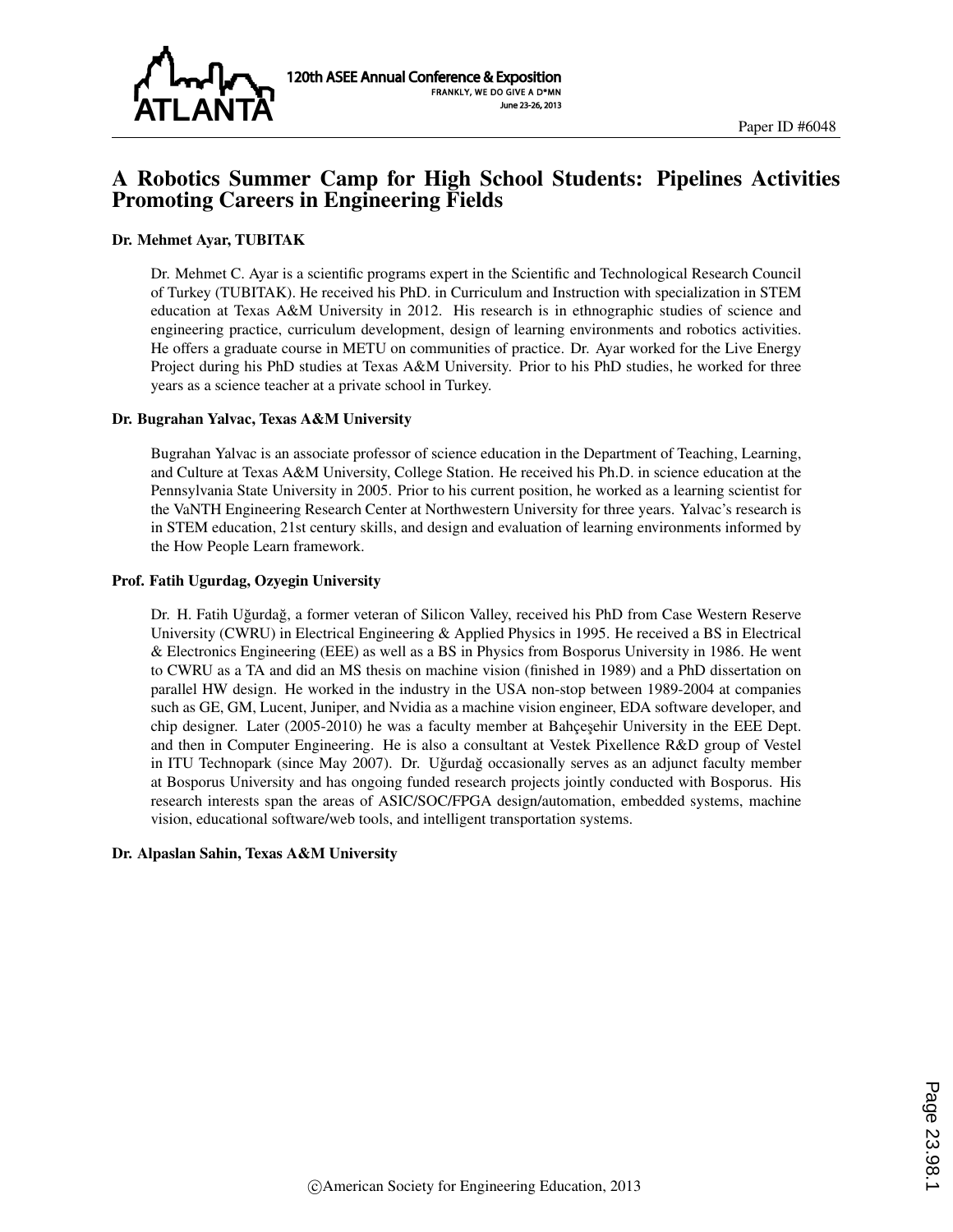# **A Robotics Summer Camp for High School Students: Pipelines Activities Promoting Careers in Engineering Fields**

## **Abstract**

*In this paper we discuss the lived-experiences and the career interests of 27 high school students who participated in a two-week Robotics summer camp in 2012. The summer camp was designed by a team of engineering faculty, graduate students, and undergraduates. It provided the high school students with the opportunity to play and work with the materials to design a robot, build it, test it, and re-design it. A secondary purpose of the camp was to help students determine their career choice in the engineering fields. The participating 27 students were selected according to (a) their content questionnaire scores administered to 145 students in 34 different locations (b) personal interest essays, and (c) phone interviews. At the camp, the students took (a) a computer programming course, (b) a basic electronics course, and (c) proteus, pic, and microC training sessions. The students in pairs designed, built, tested, and modified their robots through practical implementations. They were given a variety of design challenges in each practical implementation. In the camp, invited researchers presented about their research and interest in Robotics and showed interdisciplinary perspectives of Robotics activities in the field (e.g., cardiovascular surgery). Also the students attended other extracurricular activities (e.g., a field trip to Ford Company). Study data were collected through interviews, field notes, and observations. The analysis of the qualitative data indicated that the camp increased the students' interest in engineering and helped them determine specific engineering fields that they wish to study in their academic career. Our observations revealed that the participating students engaged in activities with a community of engineers and gained first hand and original engineering design experience. We organized the study findings along with three dimensions: (a) Robotics summer camp as alternative to traditional learning environment in schools, (b) robotics activities as a means to nurture student interest in engineering fields and (c) robotics summer camp as venue for the students to determine specific engineering fields. Our study findings suggest offering outreach programs in practical engineering work to high school students.*

## **Introduction**

Education standards across many countries emphasize the interrelations among science, technology, engineering, and mathematics  $(STEM)^{1,2,3,4,5}$  and highlight the role of STEM education. Global reform movements aim to cultivate STEM education at K-16 levels because of the decreasing numbers of youth entering the STEM fields and medicine<sup>6</sup> and the lack of student interest in these fields<sup>7</sup>. Encouraging the students to pursue careers in these fields is sine quo non for the countries to become the leaders in science, technology, military, media, and economy. Many interdisciplinary projects are designed and implemented in middle and high schools levels<sup>8,</sup>  $9$  to encourage students to develop interest towards the STEM fields through different programs. For example, after school programs, various science clubs and summer camp programs are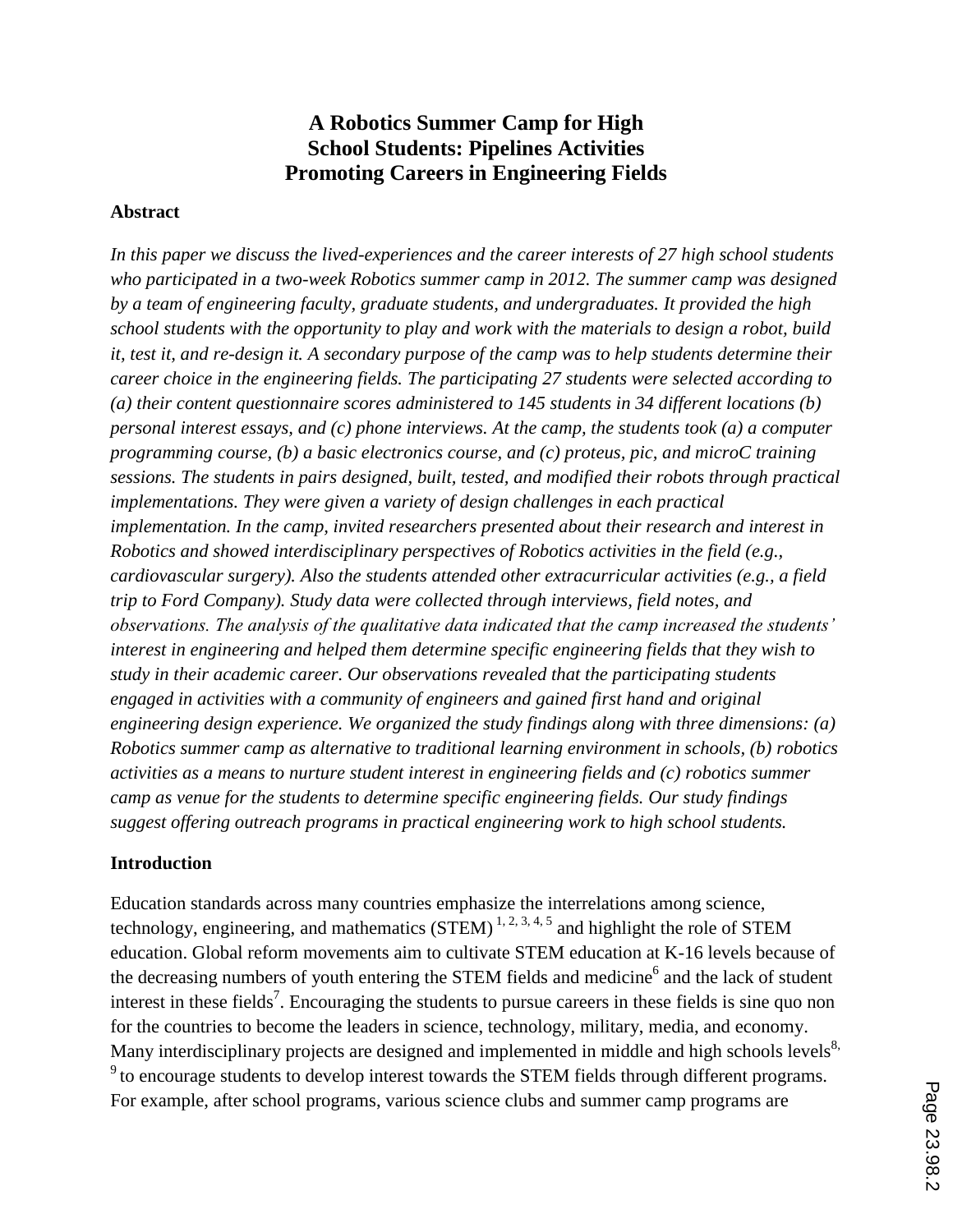developed to have the students gain experience in interdisciplinary STEM fields. Students are provided with various activities to acquire competence<sup>10</sup> and develop "system understanding" skills<sup>11</sup>. These programs play an important role in shifting the K-12 students' interests towards the STEM fields and allowing the students to determine their career choices before secondary education<sup>12, 13</sup>. In this paper, we describe the characteristics of a summer camp offered by a university in Turkey and investigate to what extent it attracts students' attention to interdisciplinary STEM fields and cultivate a career interest in engineering. The summer camp described in this study offered robotics activities. The students who participated in the camp were from different high schools in Turkey.

# **Turkish Secondary and Higher Education**

Secondary education in Turkey is taken through a variety of high schools. Among these schools are science high schools, Anatolian high schools, technical high schools, Anatolian technical high schools, Anatolian teacher training high schools, vocational high schools, and social science high schools. In addition, there are many private secondary education schools and some international high schools and minority high schools<sup>14</sup>. Our study participants came from science high schools, Anatolian high schools, technical high schools, Anatolian high technical schools, minority high schools, and international high schools. These schools are conforming to educational standards, but they are eligible to develop their own curricula in regard to their students' needs and learning styles, and global educational standards.

*High schools* are typical, state schools where the students enter after their 8th grade. High school students are selected by a nation-wide exam. Students who cannot enter the Anatolian high school or Science High School often go to the typical state level schools.

*Science high schools* are for the students who are considerably good at science and mathematics subjects. Students are selected to enroll these schools through the nation-wide high school entrance exam. These students are expected to continue their higher education at the top universities in Turkey and elsewhere. Usually, the students of these schools go beyond the schooling objectives and they participate in national and international competitions in science, mathematics, engineering and other disciplines. Their teachers are also selected according to their content knowledge and the pedagogical content knowledge through various exams.

*Anatolian high schools* are considered an alternative to private high schools. These schools also accept students based on the nation-wide high school entrance exam. Students who enroll these schools take lower scores compared to those enrolled in science high schools. In addition, Anatolian technical and Technical high schools are for the students who want to learn schooling subjects as well as to gain technical skills. The students are selected to attend these schools through nation-wide high school entrance exam as well.

*Private minority and international high schools* are for the students who are considered minorities as well as who want to acquire a different education from the state and the private high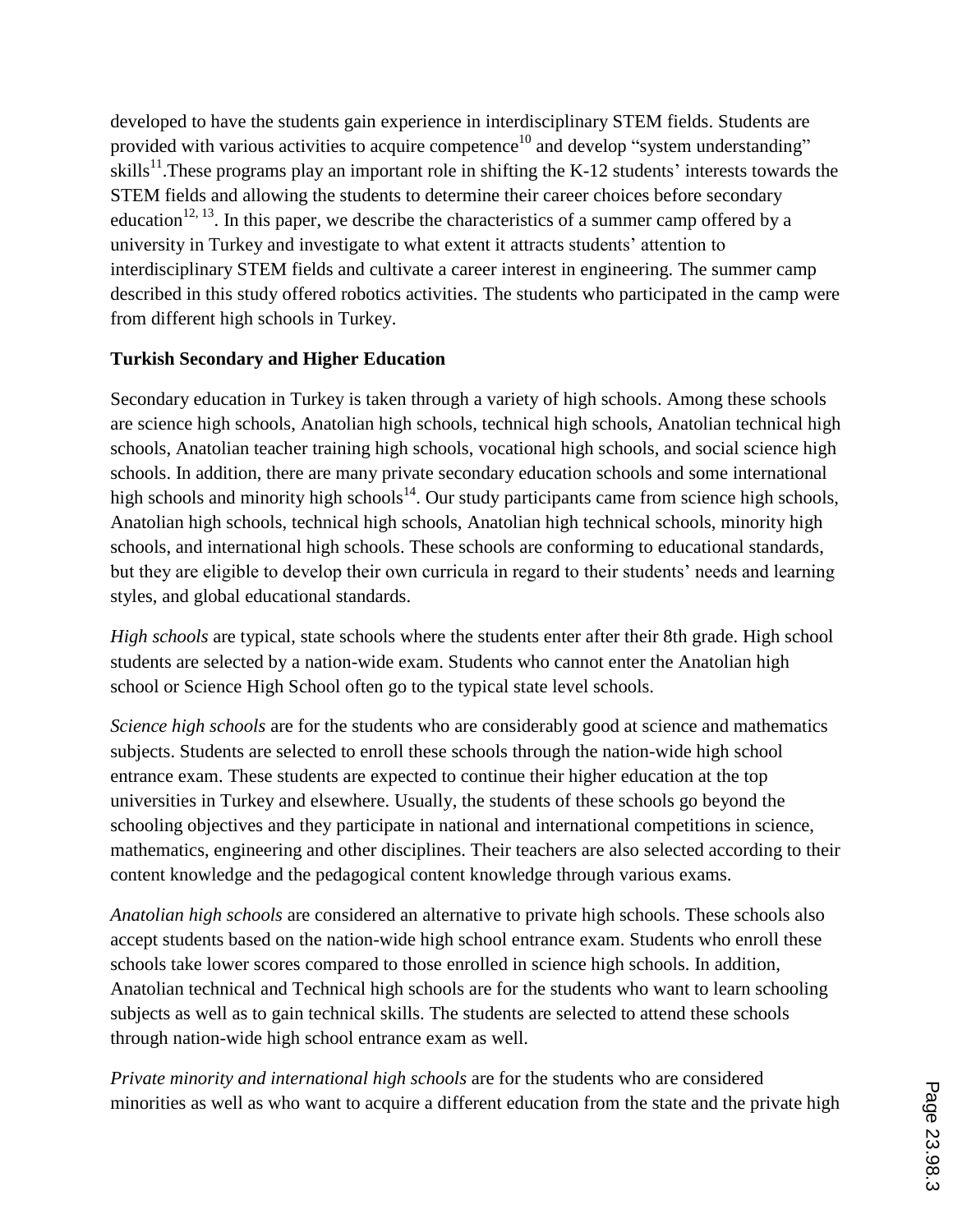schools. Minority schools work with the ministry of education, but they provide their students with the educational service to learn typical schooling subjects and their cultural rituals. International high schools are distinct from minority schools in the sense that these schools host foreign students whose parents moved to Turkey for education, business, or so. These schools hire their teachers and administrators based upon their mission and vision.

Higher education is served by the state and private universities. As of year 2012, there are 168 universities in Turkey. 103 of them are state universities and 65 of them are private foundation universities. The main purpose of higher education is to equip the students with the knowledge, experience, and skills that will contribute to the country's development in economy, industry, science, and technology as well as to provide qualified man-power for the society<sup>15</sup>. However, a transition from the secondary education to the higher education occurs through nation-wide, central, competitive exams<sup>16</sup>. More than 1.5 million students each year from different high schools across the country take the same nationalized exam and compete with each other to enter a university and pursue their career in different fields. Some of them fail the exam and they retake it to enter a university in the following year. For instance, the recent research reports that 780.737 senior high school students applied for a national university exam in 2012. Other students who could not enroll any university program last years, those who did finish any program, and those who have already enrolled at universities, a total of 1.104.742 individuals, reapplied for the 2012 exam. In 2012, around 1.8 million students took the exam, only 357.342 students were accepted university programs whereas 284. 355 enrolled in two-year colleges<sup>17</sup>.

# **Problem**

Engineering education has received little attention in the K-12 Turkish curriculum. Current Turkish education system aims to cultivate science, mathematics, and reading literacies through schooling activities. Schools, parents, and the stakeholders expect the K-12 students to succeed and enter the university after the 12th grade. Students at the early ages began to develop interests and career objectives. They often want to be a doctor, an engineer, or a scientist. These careers are quite popular and appealing at the early ages in Turkey. However, many students are struggling to determine their career choice in the engineering fields although engineering is a preferred career choice among most students. Formal education system heavily emphasizes teaching the content knowledge in sciences and mathematics, yet it lacks the programs through which students engage in practical engineering work or in design activities utilizing most recent technology. In other words, the current education system in Turkey limits the students to master in sciences and mathematics and take the nation-wide exams to continue in post-secondary education. Private and university sponsored programs offer few opportunities for the students to do some hands-on and minds-on activities. A limited number of schools across the country encourage students to participate in extra-curricular activities (e.g., science fairs, clubs and Olympiads). These informal learning settings allow the students to spend time for practical work. Nevertheless, the K-12 students in Turkey are not sufficiently engaged in engineering activities or design challenges.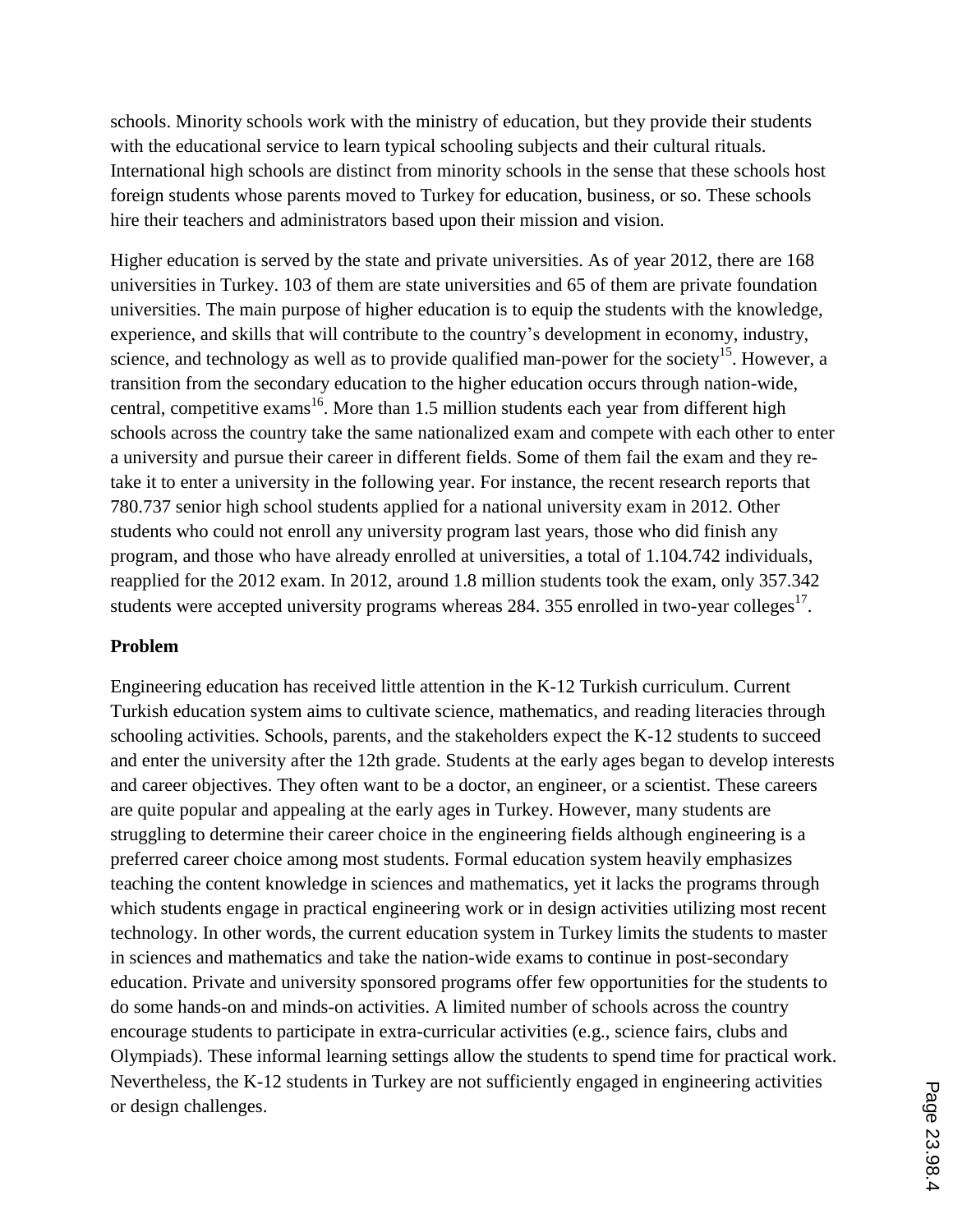We studied an informal learning setting in which two engineering professors, three graduate students, and four undergraduate students led the selected 27 high school students to complete some Robotics activities. In this setting, high school students played and worked with the materials and completed iterative design challenges to build a robot, test it, and re-design it. The participating students were asked to determine their career choice in the engineering fields. In our findings, we discuss the lived experiences, career interest in engineering, and the personal narratives of the students participated in the Robotics summer camp.

We posed three research questions to guide our investigation: (a) What were the characteristics of the Robotics summer camp? (b) How did the Robotics summer camp support students' attitudes towards and interests in the engineering fields? (c) How did the Robotics summer camp differ from the regular schooling activities?

# **Theoretical Framework**

# *Robotics*

Robotics has been a tool for various purposes in K-12 education<sup>11, 18, 19, 20, 21, 22</sup>. A learning environment<sup>23</sup> supported with robotics activities allow the students to actively engage in design challenges and build and test concrete and mostly moving objects. Students learn by making tangible objects and construct their understanding<sup>24</sup>. Robotics activities are a means for students to consider career in the STEM fields<sup>25, 26</sup>. These activities also provide individuals with the opportunity to utilize technology, and design and implement various concepts to understand the nature of interdisciplinary disciplines<sup>27</sup>. Therefore, robotics activities are very attractive and effective tools for students to sustain their interest in STEM fields.

# *Outreach programs*

Outreach programs play an important role in attracting students' attention to and increasing their interest in various engineering fields. An outreach summer camp for high school students was developed by a group of engineering faculty<sup>28</sup>. The camp program included hands-on, competition-oriented projects in the electrical, environmental, mechanical, civil and chemical engineering fields. The main purpose of the summer camp was to expose the camp participants to acquire STEM subjects and to motivate them to continue their post-secondary education in engineering fields. Throughout the one-week camp, 30 students were engaged in projects associated with the real world problems such as air pollution, nanoparticles, desalination. Their study findings demonstrated that the offered activities were a means for students to develop critical thinking, teamwork, writing and leadership skills. As the students gained real-world experiences, they developed positive attitudes toward engineering fields.

Inspiring students to pursue STEM related careers at the early ages is crucial. Outreach programs for middle school students were designed by a group of researchers through the use of the LEGO MINDSTORM NXT robotics kits<sup>29</sup>. The outreach program consisted of lessons and competitive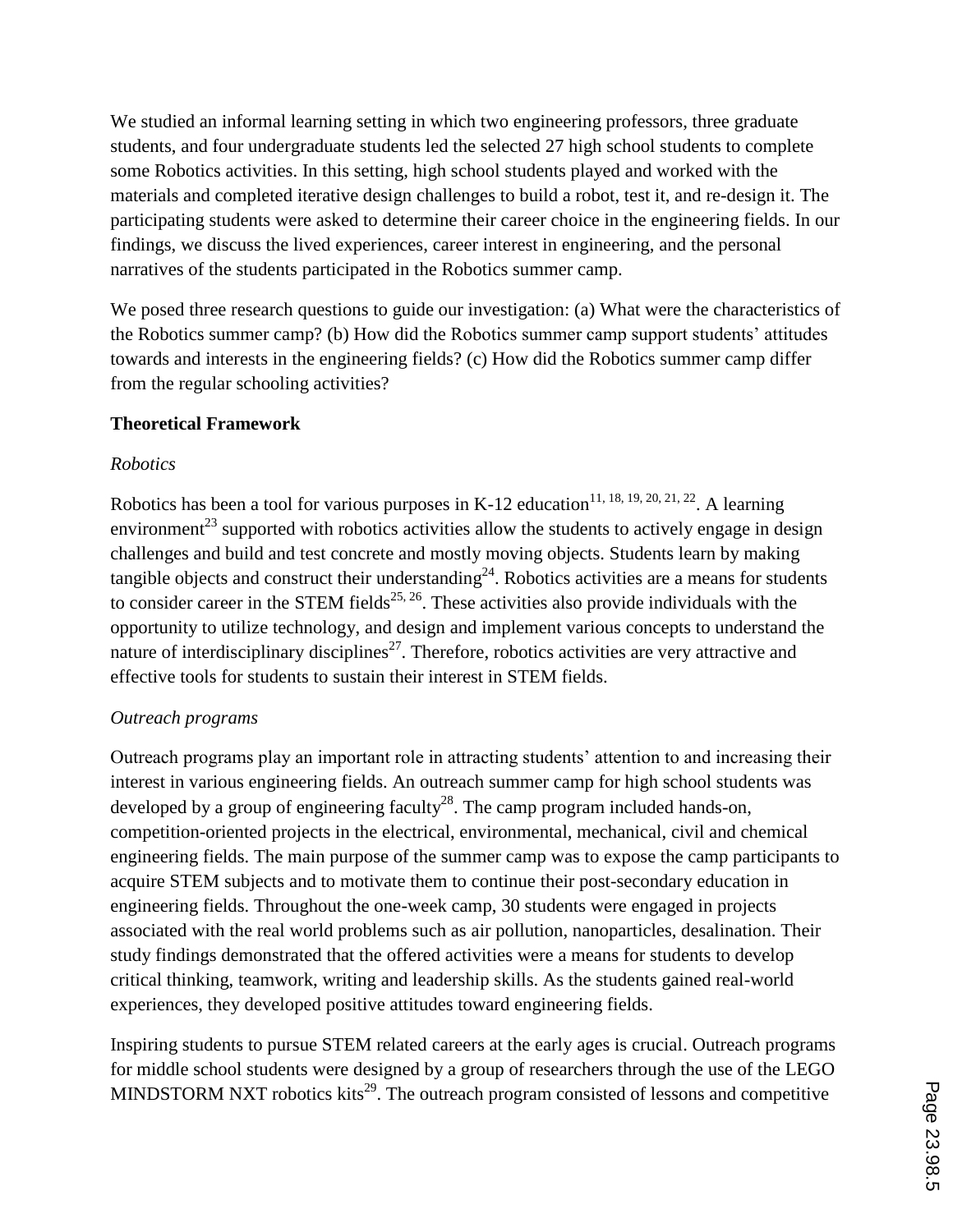events through which students faced challenges. Students worked in teams of four to five to experiment with the LEGO kits and the programming. This program was served as a platform to engage the students in STEM related activities and help them develop interest in STEM programs at the college level.

A robotics outreach program was designed through the four-day LEGO courses<sup>27</sup>. These courses included the introduction of the LEGO kits, the LEGO programming, and the use of Robolab visual programming language. These courses were structured to enhance the students' motivation. The students were engaged in robot competitions. They were also introduced to a social robot and they interacted with it. Study findings indicated that students' learning experiences with the robotics activities helped improve students' motivation towards studying engineering.

The effects of Robotics activities on the students' performance associated with scientific process and creativity skills and students' perceptions about the interrelation between robots, human and society were investigated by a group of educators<sup>18</sup>. The Robotics activities were utilized through the LEGO Mindstorms NXT 2.0 for 23 students at the ages of 12-13. The participating students were engaged in a process allowing them to recognize a robot and its parts, work with sensors, understand a basic programming and use a robot to find solutions for some socio-scientific issues. Study findings indicated that Robotics is viewed as a means for the students to learn science topics and develop problem solving skills, which in turn can bolster their interest in STEM fields.

In sum, most robotics activities aim to draw students' attention to the engineering fields, motivate them to pursue engineering in the college level and study interdisciplinary concepts. Similarly, we studied an outreach program offered at a private university to energize the students' interest in engineering fields and stimulate them to determine engineering as a career choice. Because they had already had experience with science and engineering activities through science fairs, extracurricular clubs, they might have interested in engineering, yet it was not clear if they have chosen engineering as a career option. The Robotics summer camp we studied was very different from the activities students often engage in Turkey. There are some programs to introduce the culture and environment at the university level to the K-12 students. In those programs, students often visit the university campus and learn about the engineering program through lectures and workshops. The outreach program we describe in this paper actively engaged the students in engineering design challenges and provided the first-hand experience in engineering work. In addition, the program was different from those in the literature because the participating students utilized actual mechanicals and electronic tools other than using LEGO kits.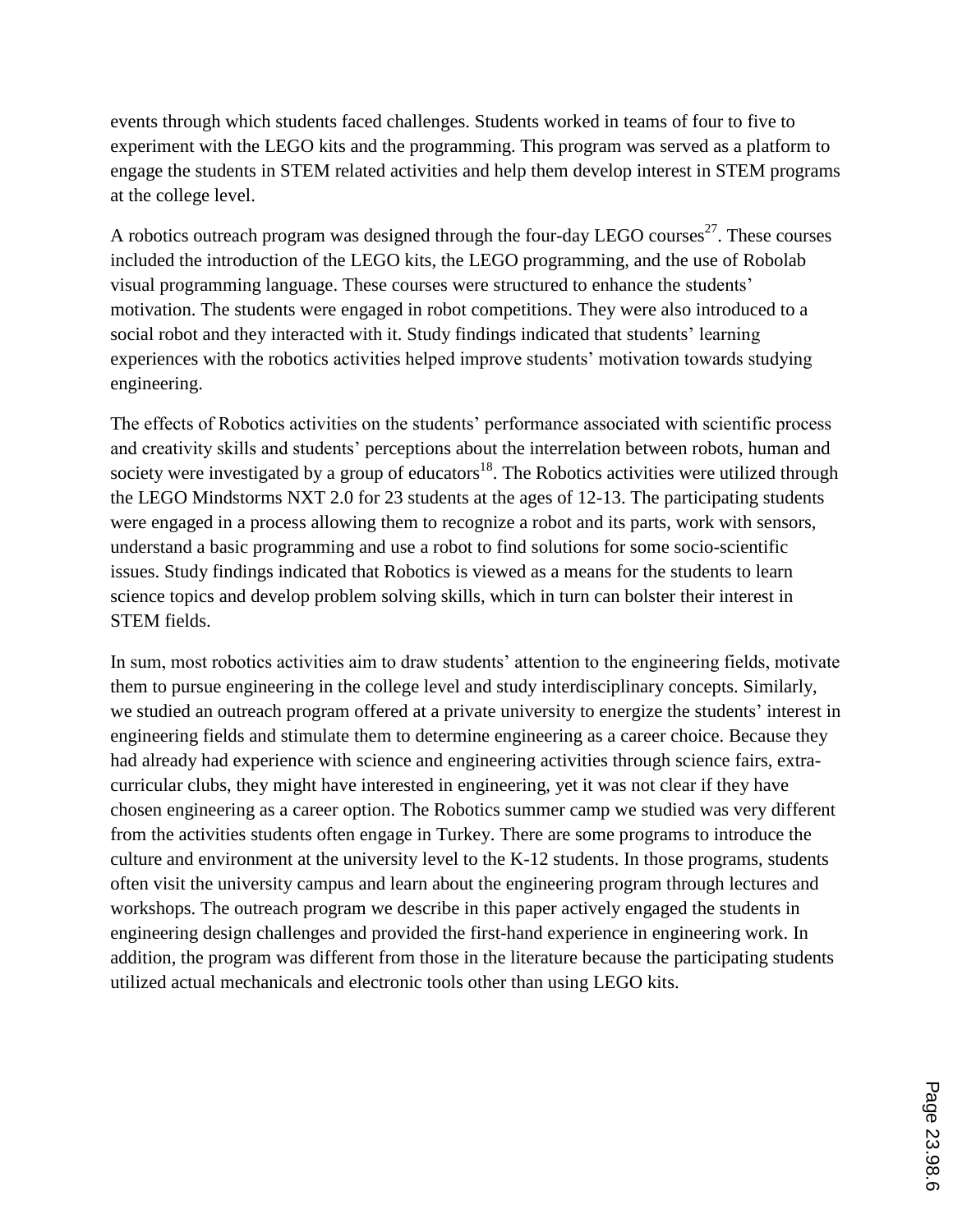## S**tudy Context**

The Robotics summer camp studied in this paper was organized by a team of engineering faculty and university students. It was designed for high school students. Students were invited to participate in the camp a year in advance. Two requirements were set for participation. Students completed a content questionnaire and wrote a personal essay why they were interested in participating in the robotics camp. Students who completed two requirements were interviewed. 27 out of 131 applied students were selected to participate at the Robotics Summer Camp. 27 students were grouped in pairs. This grouping was made by the team leader of the organization because some students were from the same school, and the organization team itself wanted the groups to mingle with different individuals. The team leader expected them to work in a collaborative manner. Only two students worked individually. Senior undergraduate and graduate students (we call mentors) were assigned to student groups, yet all students were told that mentors would help anyone in the project upon their request.

The 12 days RoboCamp program (Table 1) included invited lectures by the engineering researchers and faculty members. For example, a faculty presented about his doctoral study where he had designed a robot that can be used in cardiovascular surgery. Another presentation was about designing and making a robot that mimics humans. The camp provided the participating students with theoretical background through (a) a computer programming course (6hrs), (b) a basic electric-electronic course (4hrs.), (c) Proteus/PIC/MicroC training course (5hrs.), and (d) Electronics applications (Printed Circuit Boards and its production and Knight Rider on Board) (4hrs.). While the programming course was taught by a faculty, other courses were taught by a graduate student. The faculty members were in secondary role. In other words, the faculty members stepped in when they realized any missing point during the lectures. After the students learn about the theoretical background, they were engaged in practical works (e.g., brazing things on a printed circuit board) to begin making their own robot. The students were given some experiments to transfer a circuit to breadboard; to transfer a circuit to breadboard through LED; and to test CNY70 sensor on the breadboard. They also studied DC motor, 7895 regulator, PIC 16F628A (Micro Controller), L298 integration and LM 324 (updated).

As an extracurricular activity, the students visited the Ford Company where passenger cars and other vehicles were manufactured and exported to our countries. In their trip to the Ford Company, students have seen where and how the robots are used for automobile production. At the same time, they witnessed the environment where the engineers work after higher education.

The camp participants were encouraged to attend the presentations of visiting faculty and graduate students at different institutions. Through these presentations the participants listened to the narratives of the faculty on how they become engineering researchers. The visiting graduate students shared their experience in engineering with the participants and talked about where they were at the moment and where they want to go as the next step. Introducing the visiting faculty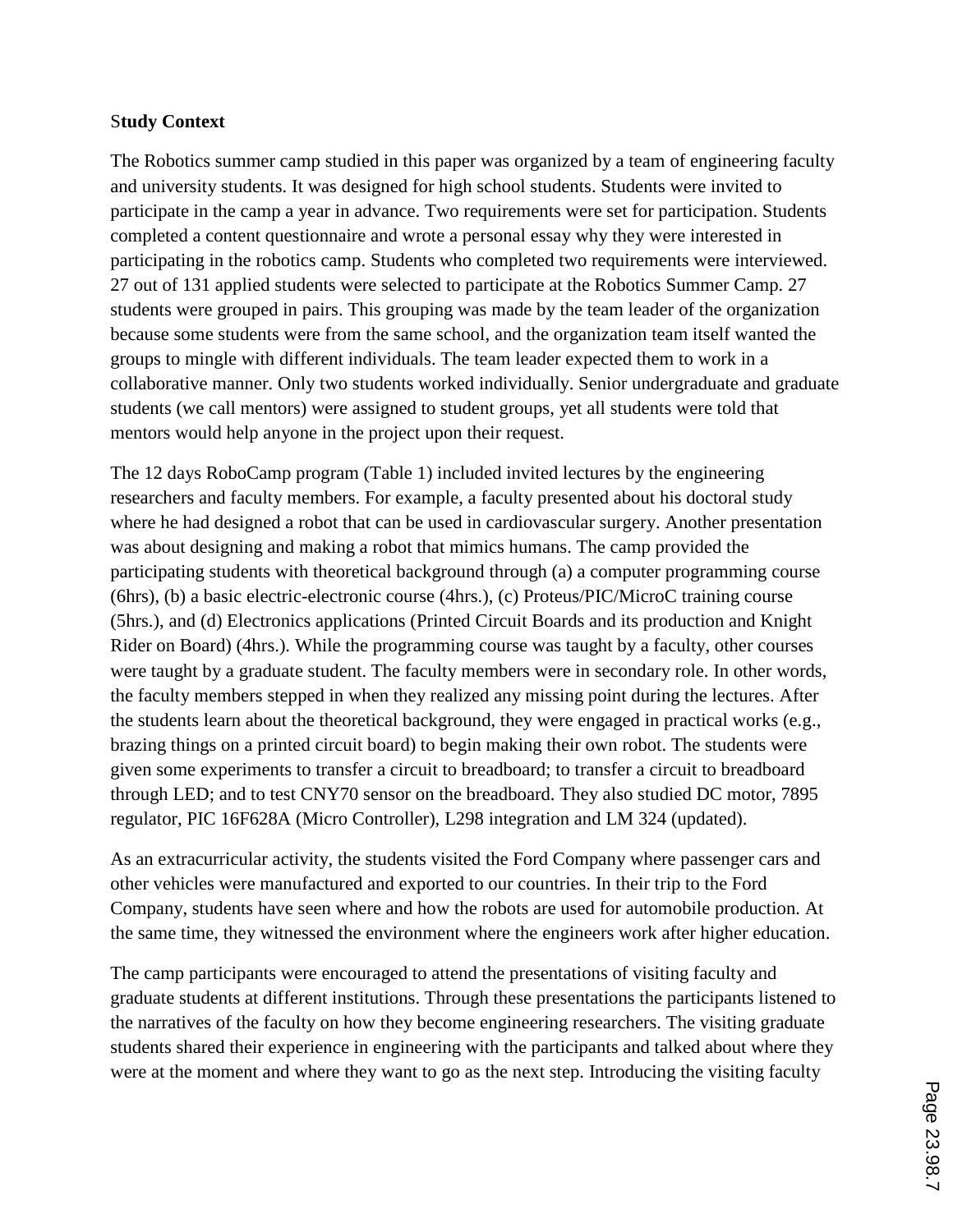and the graduate students to the camp participants was essential to help students envision their near future if they choose engineering as their career option.

The students were encouraged to design, build, test, and modify their robots through practical implementations. They were informed daily what and where they would do practical works to see if their robot works as expected. They were given a challenge, which was to make a robot on race course 1 (Figure 1). If they pass the challenge on the course 1, two more challenges are given them to pass on the course 2 (Figure 2) and course 3 (Figure 3) subsequently. If they do not fail in these challenges, they are expected to compete on the course 4 (Figure 4). It is the final race for them to win and get scholarship to continue their higher education.





Figure 1 Figure 2





Figure 3 Figure 4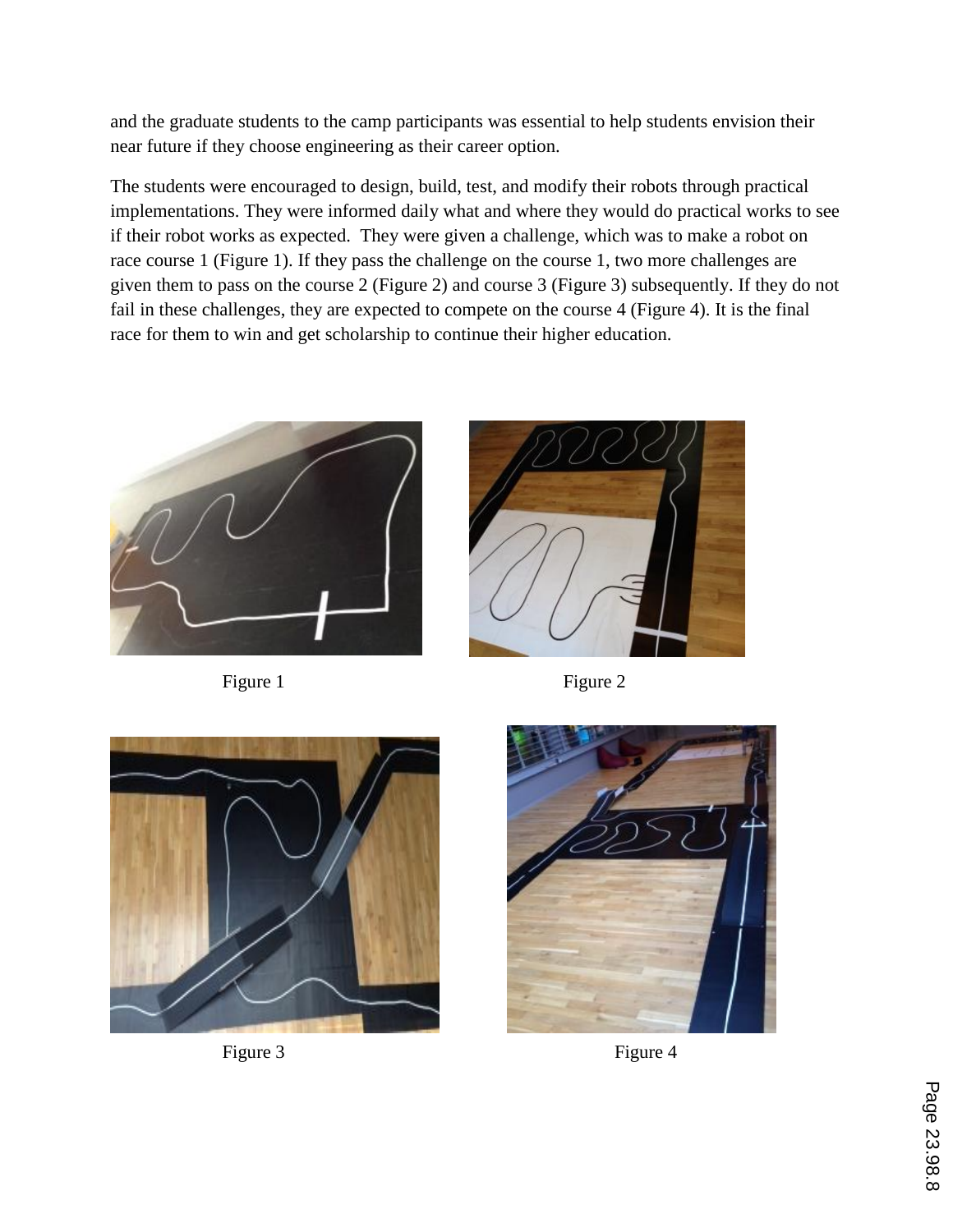#### Table 1 The Robotics Summer Camp Program

|                                 |                                                                                         | 9:00-9:10 9:10-9:25        | 9:25-9:45              | 9:45-10:45                                           | 10:45-12:00                 | 12:00-12:30                               | 12:30-<br>13:30                                             | 13:30-14:30                 |                                                           | 14:30-15:15                               |                                                 | 15:15-18:30              |        | 18:30-<br>19:30 | 19:30-21:00 |
|---------------------------------|-----------------------------------------------------------------------------------------|----------------------------|------------------------|------------------------------------------------------|-----------------------------|-------------------------------------------|-------------------------------------------------------------|-----------------------------|-----------------------------------------------------------|-------------------------------------------|-------------------------------------------------|--------------------------|--------|-----------------|-------------|
| $_{\text{Day}}$                 | Dean's<br>Speech                                                                        | Team<br>Leader's<br>Speech | Student<br>Orientation | <b>Robotics</b><br>and NAO<br>Robots<br>Presentation | A Faculty's<br>Presentation | Ice Breaker Lunch                         |                                                             | A Faculty's<br>Presentation |                                                           | Robot<br>Demos                            |                                                 | Programming              |        | Dinner          |             |
| $\frac{2}{2}$                   |                                                                                         | Programming                |                        |                                                      |                             |                                           | Lunch                                                       |                             | A Faculty's<br>Basic Electronic Education<br>Presentation |                                           |                                                 | Dinner                   |        |                 |             |
| Day<br>$\mathbf{c}$             | Proteus/PIC/MicroC Education                                                            |                            |                        |                                                      |                             | Lunch                                     | A Faculty's<br>Proteus/PIC/MicroC Education<br>presentation |                             |                                                           | Dinner                                    |                                                 |                          |        |                 |             |
| $_{\text{Day}}$<br>4            | Printed Circuit Board and its Production                                                |                            |                        |                                                      |                             | Lunch                                     | Knight Rider on<br>Printed Circuit Board                    |                             | A Faculty's<br>Presentation                               |                                           | Brazing Things on<br>Board                      | Begin Making a Robot:    | Dinner | Free Study      |             |
| $_{\text{Day}}$<br>$\mathbf{u}$ | A Faculty's presentation                                                                |                            |                        |                                                      |                             | Lunch                                     | Make a Robot                                                |                             |                                                           |                                           | Dinner                                          |                          |        |                 |             |
| $\mathbf{Day}$<br>$\bullet$     | Trip to Ford Company                                                                    |                            |                        |                                                      |                             |                                           | City Sightseeing-Istanbul                                   |                             |                                                           |                                           | Dinner                                          |                          |        |                 |             |
| Day<br>$7$                      | Practice in Race Course 1 (Short)                                                       |                            |                        |                                                      |                             | Lunch                                     | Practice in Race Course 1 (Short)                           |                             |                                                           |                                           | Dinner                                          | Race in Race<br>Course 1 |        |                 |             |
| $_{\text{Day}}$<br>$\infty$     | Practice in Race Course 2 (Long)<br>A Faculty's<br>(Tricks and Details)<br>Presentation |                            |                        |                                                      | Lunch                       | Practice in Race Course 2 (Long)          |                                                             |                             |                                                           | Dinner                                    |                                                 |                          |        |                 |             |
| Day<br>$\bullet$                | Practice in Race Course 2 (Long)                                                        |                            |                        |                                                      |                             | Lunch                                     | Competition in Race Course 2 (Long)                         |                             |                                                           |                                           | Dinner                                          |                          |        |                 |             |
| $_{\text{Day}}$<br>$\mathbf{a}$ | Practice in Race Course 3                                                               |                            |                        |                                                      |                             | Lunch                                     | Competition in Race Course 3                                |                             |                                                           |                                           | Dinner                                          |                          |        |                 |             |
| Day<br>$\Xi$                    | Practice in Race Course 4 (Final Version)                                               |                            |                        |                                                      | Lunch                       | Practice in Race Course 4 (Final Version) |                                                             |                             |                                                           | Dinner                                    | Practice in<br>Race Course 4<br>(Final Version) |                          |        |                 |             |
| $\frac{\text{Day}}{12}$         | Practice in Race Course 4 (Final Version)                                               |                            |                        |                                                      |                             | Lunch Final Race                          | Dean's<br>speech                                            | Vision<br>speech            |                                                           | Ford Company<br>Representatives<br>Speech | A Faculty<br>in Japan<br>Speech                 | Winners<br>Ceremony      |        |                 |             |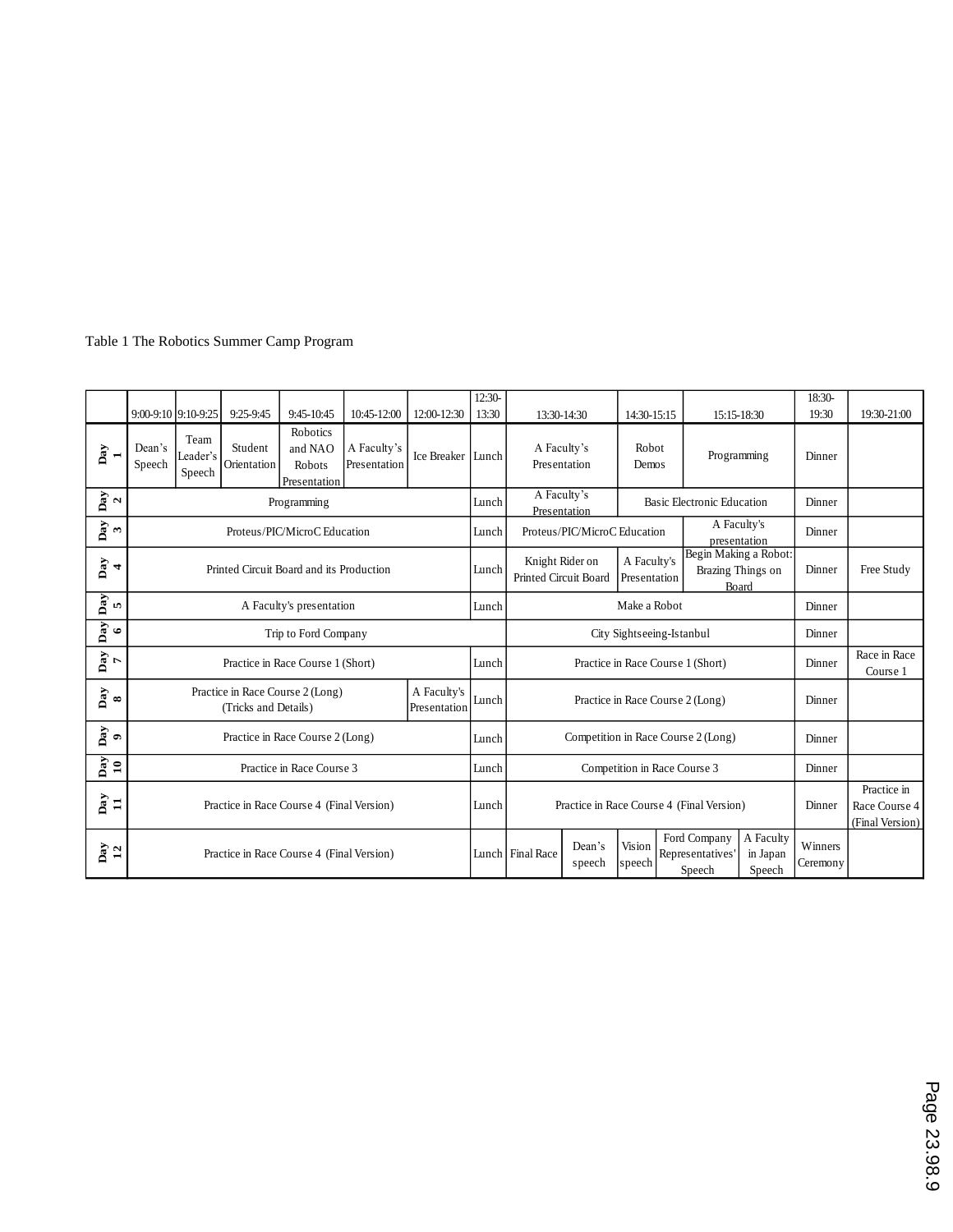## **Study Methods**

In this qualitative study, we collected data through interviews, field notes, and observations. We interviewed 24 students in pairs and three students individually. We took field notes when the students were taught theoretical background, engaged in practical work to make their own robot, and compete with each other to win the final race. Field notes were taken when invited speakers talked about their research interests. We observed the students as they worked at the electricelectronic laboratory and they tested their robot models on the race courses. We identified student-student, student-faculty, and student-mentor interactions. These observations were a means for us to observe the iterative processes through which robot models were developed.

We transcribed the interviews verbatim and analyzed them using the constant-comparative method<sup>30</sup>. We triangulated the findings from interviews with the field notes and observations.

## **Study Participants**

The study participants were twelve students in the 11th grade and 15 students in 12th grade from the different high schools across Turkey. Overall there were 27 students in the camp, 23 of whom were male and four were female. Thirteen out of 27 participants came from Anatolian High Schools. One participant was from an Anatolian Technical High School and another was from a Technical High School. Eight participants were from Science High Schools; three participants were from High schools. Only one participant was from an International High School. Four out of 27 participants came from private high schools. The remaining was from the state high schools. One out of 27 participants was from a minority school (Table 2).

| N <sub>0</sub> | Participant  | <b>School</b>                   | <b>School</b>    | Grade | <b>Sex</b> |
|----------------|--------------|---------------------------------|------------------|-------|------------|
|                | <b>Name</b>  | <b>Classification</b>           | <b>Type</b>      | Level |            |
| 1              | <b>Baris</b> | Anatolian High School           | Public           | 11    | M          |
| $\overline{c}$ | Kadir        | Anatolian Technical High School | Public           | 11    | М          |
| 3              | Cagatay      | Anatolian High School           | Public           | 12    | М          |
| $\overline{4}$ | Elif         | Anatolian High School           | Public           | 12    | F          |
| 5              | Serkan       | Science High School             | Public           | 11    | М          |
| 6              | Erdogan      | Science High School             | Public           | 11    | М          |
| 7              | Ata Ali      | Anatolian High School           | Public           | 11    | М          |
| $\,$ 8 $\,$    | Hasan        | Anatolian High School           | Public           | 12    | М          |
| 9              | Hakan        | Anatolian High School           | Public           | 11    | M          |
| 10             | Husrey       | Science High School             | Public           | 12    | M          |
| 11             | Abdulkadir   | Anatolian High School           | Public           | 12    | М          |
| 12             | Kaan         | Anatolian High School           | Public           | 12    | М          |
| 13             | Mahmut       | Anatolian High School           | Public           | 11    | М          |
| 14             | Yakup        | Science High School             | Private          | 11    | M          |
| 15             | Simon        | High School                     | Minority-Private | 12    | M          |
| 16             | Serhan       | Science High School             | Public           | 12    | M          |
|                |              |                                 |                  |       |            |

**Table 2.** Participants' schools, school types, grade levels and sex (All participant names are pseudonym)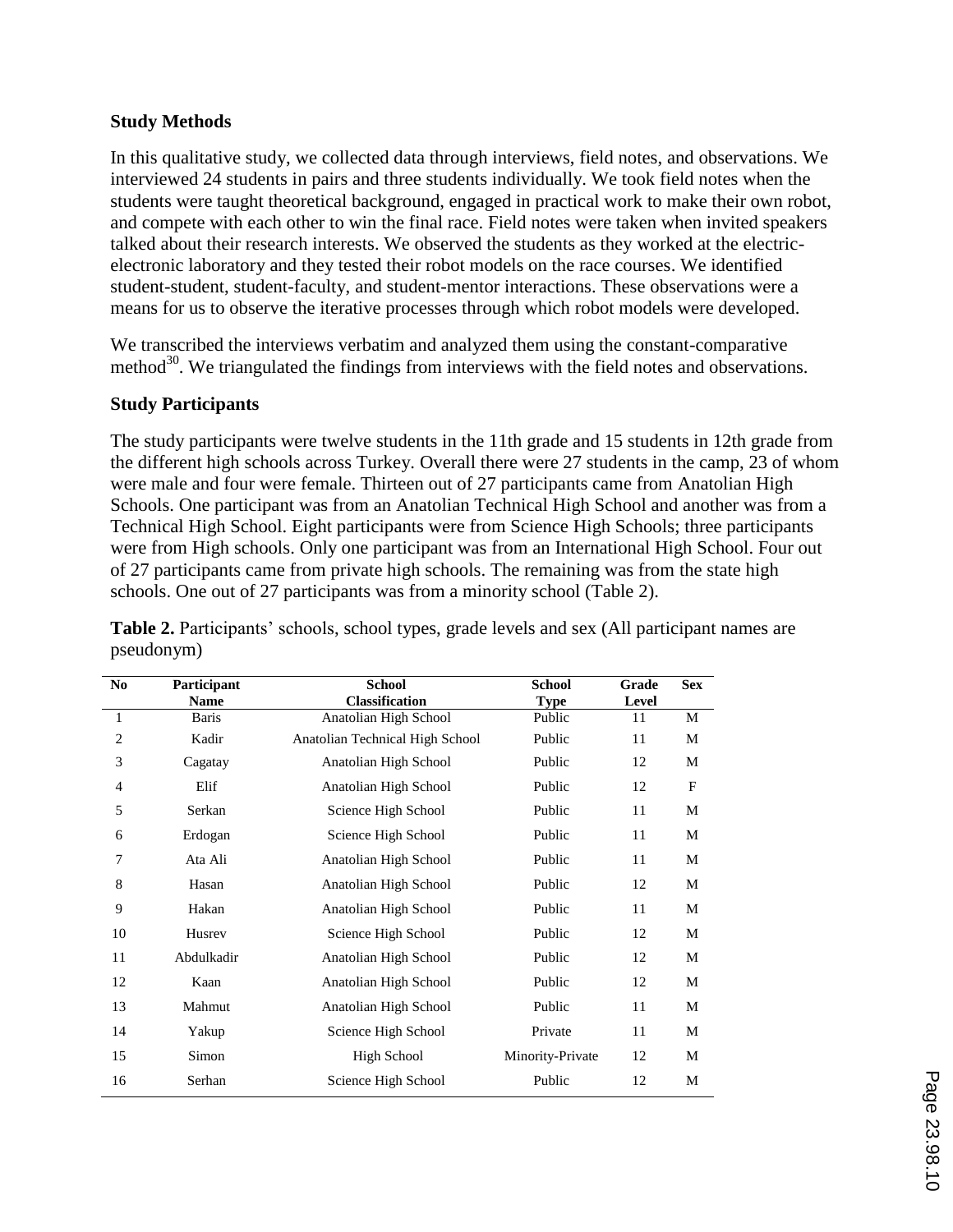| 17 | <b>Naz</b>     | <b>International High School</b> | Private | 11 | F |
|----|----------------|----------------------------------|---------|----|---|
| 18 | <b>Batuhan</b> | Anatolian High School            | Public  | 12 | M |
| 19 | Omer           | Anatolian High School            | Public  | 12 | M |
| 20 | Ahmet          | Science High School              | Public  | 11 | M |
| 21 | Onur           | High School                      | Private | 12 | M |
| 22 | Mert           | Anatolian High School            | Public  | 11 | M |
| 23 | Busra          | Science High School              | Public  | 12 | F |
| 24 | Cisem          | Anatolian High School            | Public  | 11 | F |
| 25 | Tacettin       | High School                      | Public  | 12 | M |
| 26 | Yigit          | Science High School              | Public  | 12 | M |
| 27 | Anil           | <b>Technical High School</b>     | Public  | 12 | M |
|    |                |                                  |         |    |   |

## **Findings**

We organized the study findings along with three dimensions: (a) Robotics summer camp as alternative to the traditional learning environment in schools, (b) robotics activities as a means to nurture student interest in engineering fields, and (c) robotics summer camp as venue for the students to choose their future career options.

## **Robotics summer camp as alternative to the traditional learning environment in schools**

Our study findings indicate that in the traditional learning environment, our participants mostly learned about the content knowledge. They were motivated to learn science, mathematics and other subjects to succeed in the nation-wide university entrance exam. Although most of the camp participants attended Science High Schools and Anatolian High Schools where the handson and minds-on activities were mostly offered and students were encouraged to work at science laboratories, they were usually directed to get familiar with exam questions and techniques. Their teacher and school administrator played an important role in directing them to study for the exam. The higher the score they get the better the chance they will have to enroll at a university of their choice. Meantime, their high school will receive credit because of their achievement in the exam. In that regard, the students stated in their interview;

Erdogan: Let me talk about the physics course. Our teacher is well-educated and an expert in her field, but I guess because of our education system, we have a lot of things to learn, we have to go over the concepts asked in the university entrance exam and solve a lot of exam questions before that exam in our classroom.

Elif: I think our school is different from other Anatolian High Schools in the sense that we are not taught chemistry or physics in the classroom. Before the exam, we collect course notes and work on them. In addition to this, we are less taken to the laboratory for doing experiment. However, we are usually encouraged to do some projects such designing and making a car outside the classroom.

Serkan: As a student in a Science High School, we are already exposed to many courses different from the other high schools. We are not using any specific textbook, but our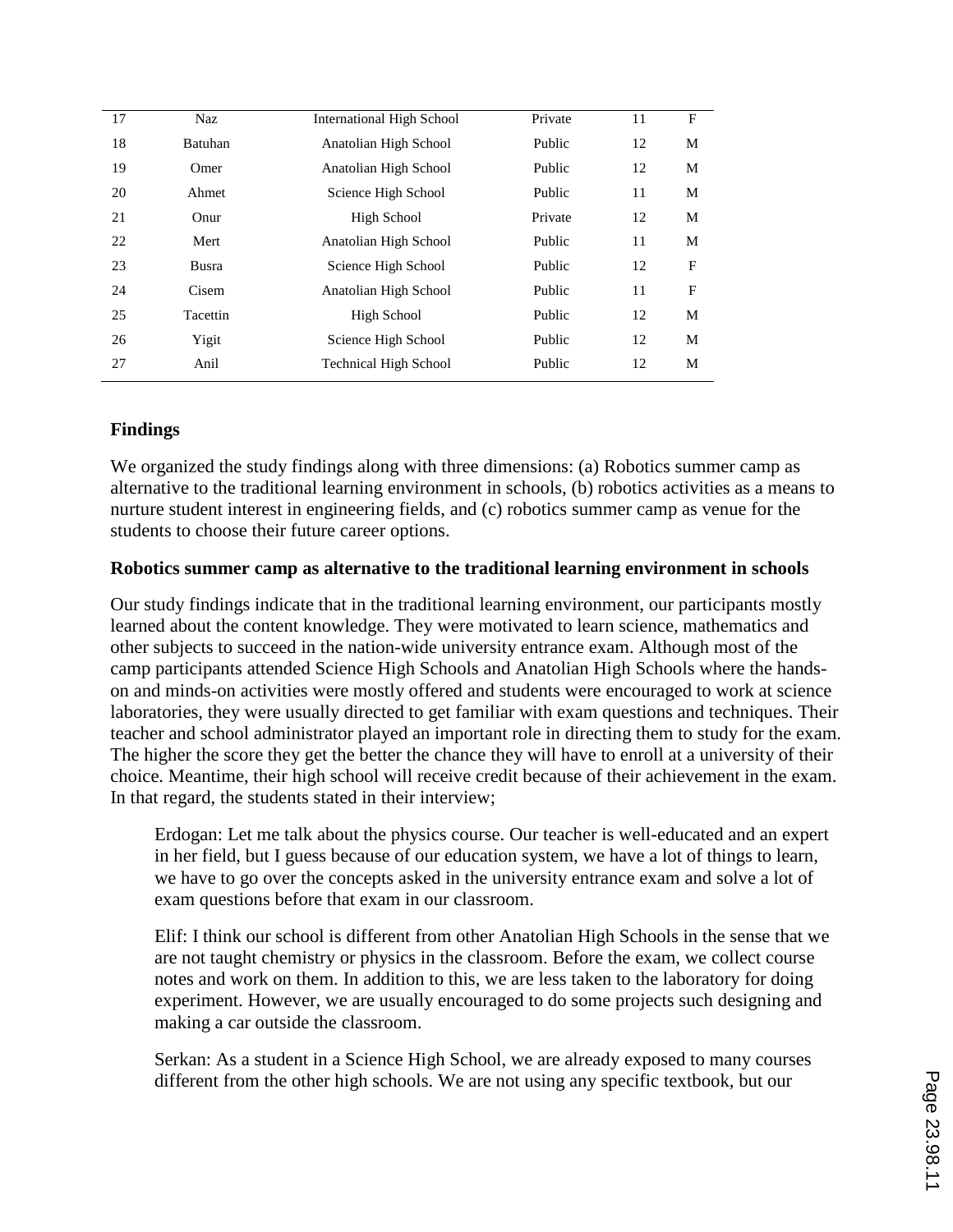teacher compiles many documents to teach the chemical concepts, and she encourages us to solve extra problems. This is how we get ready for the exam.

Hakan: We usually learn physics and chemistry concepts from the textbooks or from what our teachers taught us. We go to the laboratory, but we do simple things that are in the textbooks. In other words, the science activities provided to us are limited to the content of textbooks. I would criticize our education system here because when you take the university entrance exam, you are expected to solve a question in a minute and that determines your future. I am not sure how this system helps me in my life

Hasan: I think that the textbooks are problematic. For instance, when you open the physics textbooks, you see lots of information and there are many things to cover. In addition, you have to face with many formulas to memorize and learn. These are all about the education system based upon memorization. I do not think it is nice for the formal education.

Busra: In my school [Science High School], our teachers are well enough to teach science and mathematics concepts. I view our school as *dershane* (tutoring center) because our teachers prepare worksheets and exams. Each teacher has their own source book to use in the class. Therefore, we use these books that provide example questions for the university entrance exam. Sometimes music and art courses are replaced with mathematics and science courses to provide us with problem-solving sessions. Using laboratory to do experiment is very limited because our school is exam-centered.

Robotics summer camp was alternative to their classroom environment because the students were provided with the opportunity to perform hands-on and minds-on activities as they designed their robot model, test it, re-design it and retest it. This iterative process engaged them to think critically and analytically and find the best solution to deal with challenges given by the organization team. Some camp participants stated in their interviews:

Anıl: We tried to find the best gravitational center and decided which sensor distance would be best for our robot model. [In that regard], we asked many questions to ourselves to find the solution. In addition, we thought where to put batteries and motor on the robot model. We questioned what happens if we put wheeled motors under the model, we tested it and observed that it did not work. Then we changed its place.

Erdogan: We have to design a robot and make it working on the race course 1 [Figure 1]. According to the given challenge, we have to determine the number of sensors and angle degree that will allow our robot to trace on the race course 1. Otherwise, we will be punished with extra seconds during the competition. We tested our robot on the course 1, if the robot turned on the curve earlier; we tried to find the problem and questioned why this happened.

It was an alternative to their conventional learning environment because they worked in pairs, requested help from their mentors and engineering faculty members when they met a problem or they could not find a solution to the challenge. Less knowledge authority or power between the camp participants and the organization team members encouraged them to collaborate and develop mutual interactions to make a progress in the iterative design process. Learning environment offering flexibility and collaboration in the camp program played a triggering role in establishing camaraderie among the camp participants because they worked in pairs, spent their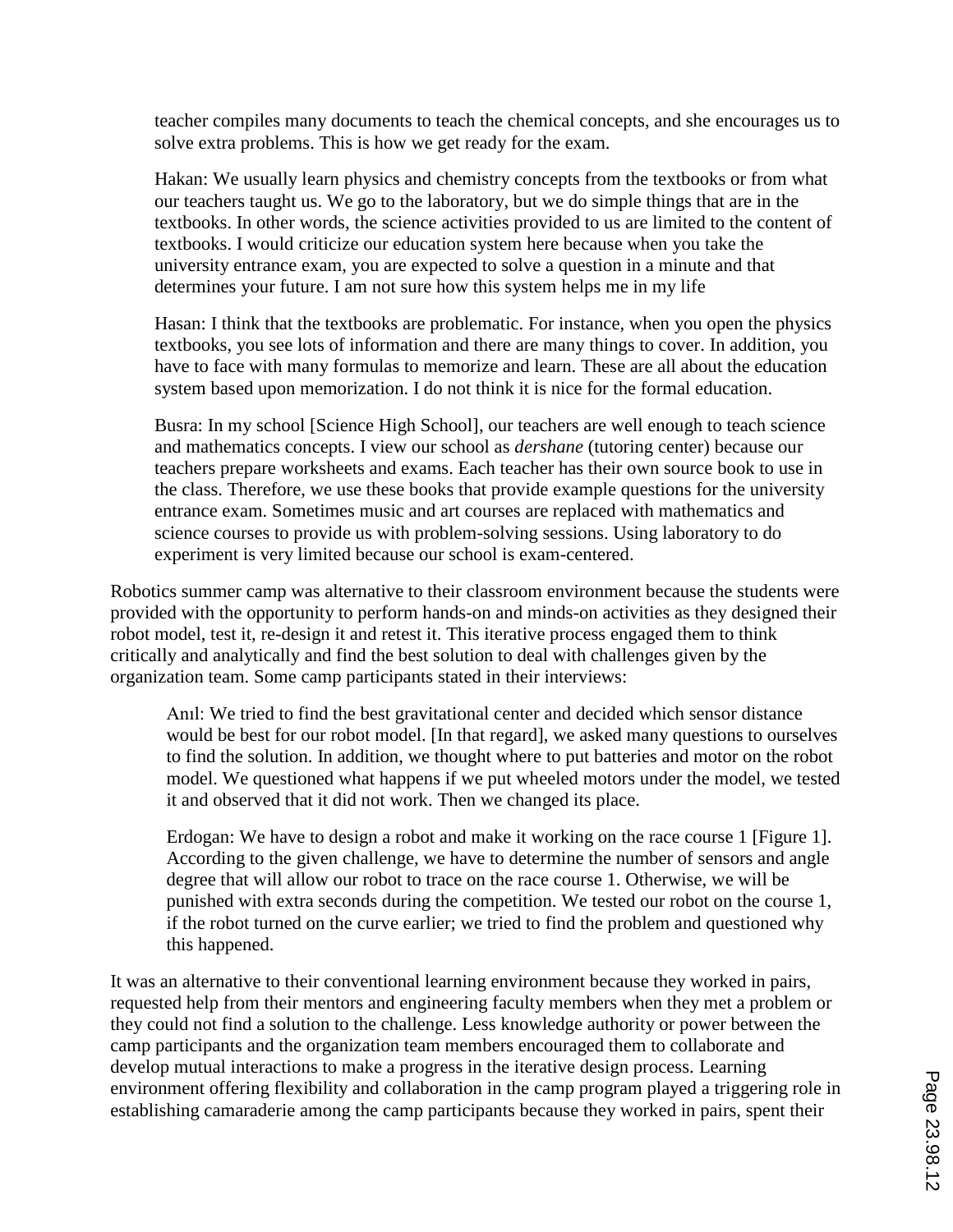days and nights to make their robot to participate the final race for scholarship and shared their experience and competence to solve the challenges given in the camp program. This is the contrary to the learning environment in their schools where individual learning is supported and competition among the students is inevitable. They mentioned in their interview:

Erdogan: In this camp, as we tried to make our robot, we worked together with my partner, Ata Ali. We tried to find a solution for the challenge to make our robot working through many trials. During this process, there were many things that I did myself, but my programming skill was limited. At this point Ata Ali helped me out and contributed to the process. I think that working with my partner and mentors was essential for us to complete our robot to participate in the final race.

Serkan: I did not see any competition among the groups. When one group passes the challenge, then it is shared with the other groups what they have done and which method they have used to do so. I think I have a good relation with my partner and the organization team members. I worked with my partner over night to solve the challenges as friends. Meantime, the atmosphere at the camp was warm enough to develop friendship with other participants and even with undergraduate students.

Elif: I did not see such competition either. Instead, we developed friendship although we came from different school at different locations across the country. We talked about ourselves, our schools and our future plans after high school.

## **Robotics activities as a means to nurture student interest in engineering fields**

It has been clear to us that the camp participants were selected to participate in the Robotics summer camp because they were very interested in engineering fields. At the same time we were aware that their schools do not offer any Robotics activity. Students' parents might have supported them to develop interest towards engineering and simply because they were in the camp, they had some interest in engineering. However, we do not consider their limited interest and family support enough to nurture a career interest in engineering. The summer camp activities nurtured their interest in engineering fields more substantially for three reasons. First, schooling activities are only limited to teaching science and mathematics content knowledge. The students at schools (as mentioned above) are exposed to memorizing knowledge, use that knowledge to succeed in the university entrance exam and if interested, pursue engineering as career due to the perception of engineering in the society. However, the camp participants were exposed to the Robotics activities through which they had a chance to work with peers, mentors and faculty, recognize and use mechanical, electronic and electrical materials (e.g., LED, sensor, capacitor, breadboard, AC, DC circuits, DC motor and PIC), and programming to make a robot. These activities were a means to nurture their interest in engineering field other than sparking their interest as we have seen through guidance service at schools. Some participants stated in their interviews:

Anıl: I am very interested in Robotics and that's why I wanted to participate in this camp. Before this camp, I already made a robot tracing the line and had programming experience. At this camp additionally I learned using MicroC pro and met a microprocessor like 16M628A. I learned different perspectives to design a robot and make it working. All of which encouraged me to continue to work on Robotics.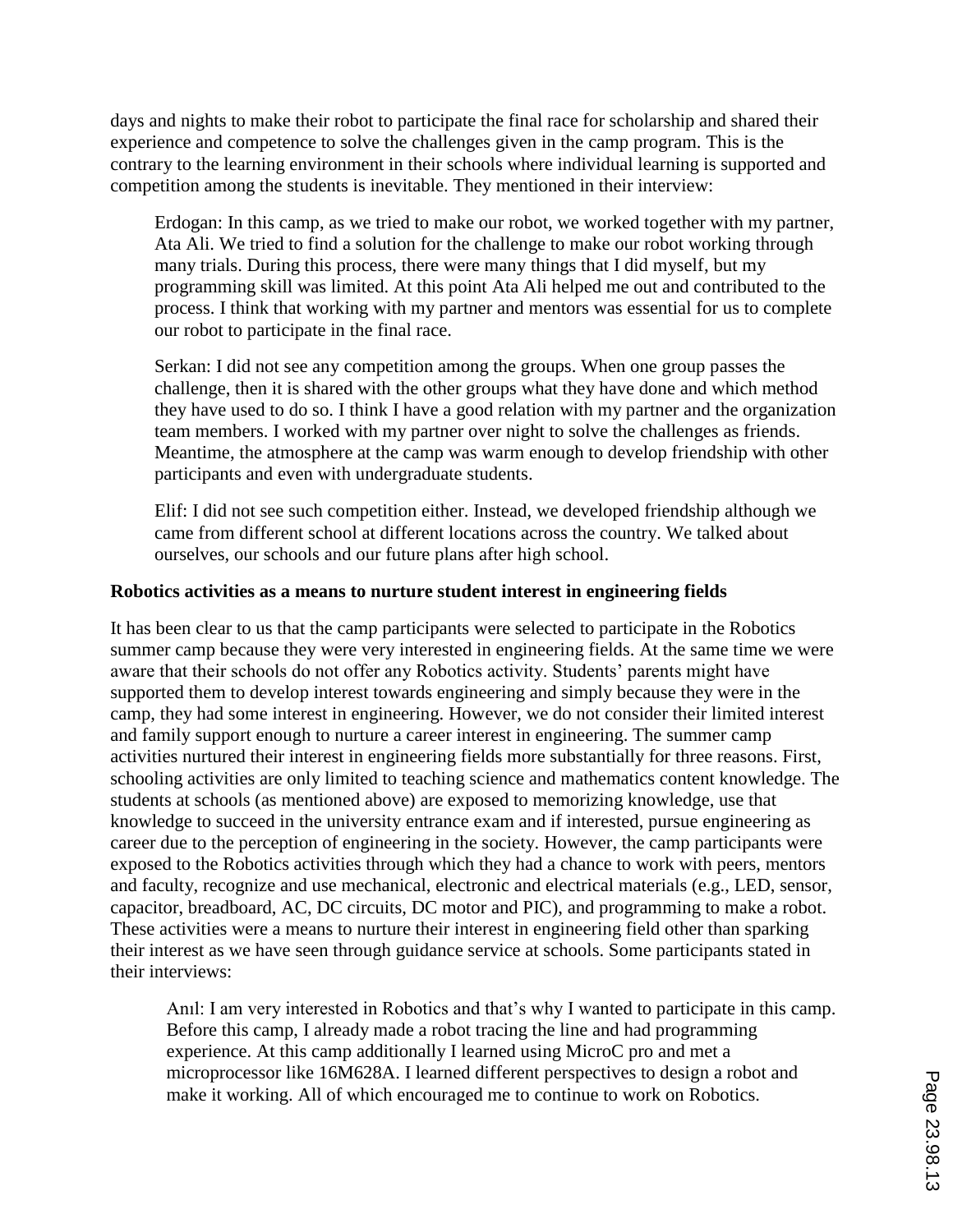Elif: We learn background of electronics in schools, like we design electric circuit on the paper, but you cannot associate it with electronic engineering. Herein Robotics activities we were engaged in contributed to my passion to engineering. At the beginning, I was not sure to pursue electric engineering, but after these Robotics activities I am sure I will.

Second, Robotics activities were joyful, motivating, encouraging, and interdisciplinary to nurture their interest in engineering. Because the camp participants were allowed to play with the given materials to design a robot, test it, re-design it and re-test it, they felt motivated to pursue engineering as career. In contrary, at their schools they were only given activities limited to theoretical background knowledge about the relevant topic. There was no space for them to apply theory into practice through schooling activities. In addition, through Robotics activities, they realized that they used physics, engineering design and programming concepts to make a robot. This enabled them to understand the interdisciplinary nature of Robotics. Therefore, Robotics activities were joyful, encouraging and interdisciplinary that would nurture their interest in engineering fields. Some participants stated in the interviews:

Anıl: To make our robot working we worked until the morning last night because there was a problem on the system. We did the first protype using microprocessors and different motors and tested it and it worked well. It was pretty joyful for us and we were happy. The day after, we shared it with the other groups and they used our solution for their robots. Therefore, we solved the problem.

Erdogan: I did not understand how fast this program ended. I liked it very much because we worked at the laboratory during the day and the night. This program enabled us to learn something about electric and electronic engineering. We learned how to solve a problem through programming and testing and redesigning our robot model. I wished this program could be more than 12 days. Really I cannot get enough of this program.

Ata Ali: This program was awesome and I cannot believe how fast it ended. I wished it could be longer. I believe that I learned the nature of engineering work [designing a robot]. I have realized that we used physics content knowledge. We have to think in-depth and question the circumstances [how the robot will pass the curve]. These were motivating. When go back to my home, I will continue to work even though my mother does not allow me at home.

Third, Robotics activities were a means for the camp participants to make their dreams come true because they were exposed to hands-on, minds-on and problem solving activities at the summer camp. They were encouraged to develop their own strategies to make a robot working. However, it was not possible to observe such opportunity in their school because the education system wants them to learn specific learning content standards and do not provide them with the opportunity to pursue their own ideas and take the ownership of their learning. Therefore, Robotics activities were the opportunity for them to do what they envision to do throughout the camp program although they were expected to pass all the challenges to participate in the final race. They were all aware of this reality, but winning or losing the final race was not criterion for them because they have been engaged in doing engineering work. Some participants stated in their interview: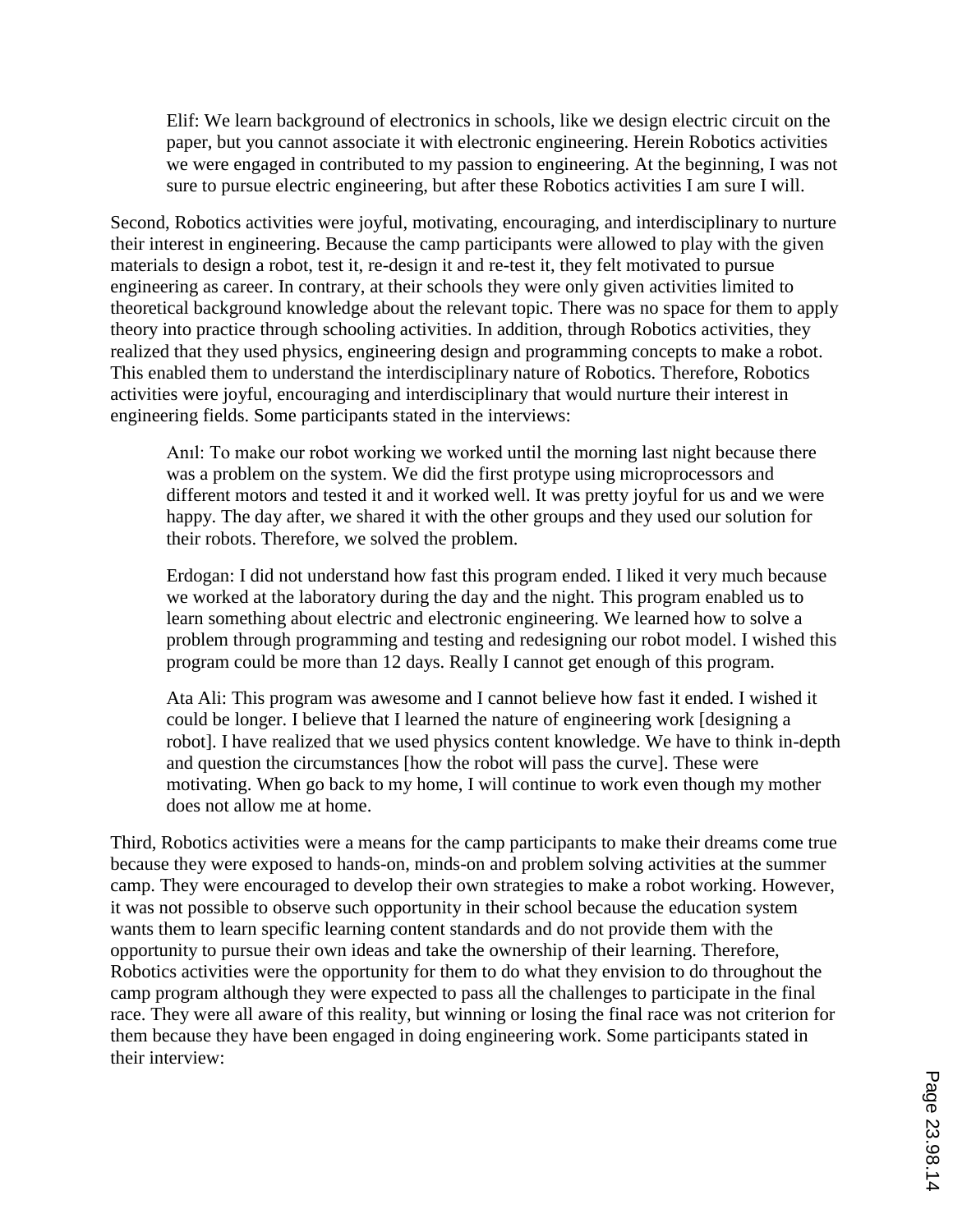Çisem: Playing with circuits is awesome. Make yourself familiar with the materials given to you and tell yourself, this is what you did and this is the thing that you made working.

Abdulkadir: If we were thought these activities through textbooks, I would not learn that much. I cannot imagine concepts given in textbook because they are not practical.

Busra: People learn by doing. By listening things you keep in your mind, but as long as you do not do in practice, you cannot learn. Here we did learn that learning occurs when you are engaged in practical work. I think that people can be happy when they are actively engaged in activities.

## **Robotics summer camp as venue for the students to choose their future career options**

Robotics summer camp was a platform where the camp participants and the organization team members developed a common goal to pursue when the camp participants select the engineering as their career at the university. Throughout the camp program, many engineering faculty members were introduced to the camp participants in addition to the Robotics activities. These members presented and talked about their research interest in engineering fields and shared their engineering education stories with them. Some visiting graduate students in the engineering fields were invited to talk about their experience in electric-electronic and mechanical engineering fields, with whom they worked and they are still working and opportunities in engineering fields in Turkey and other countries (e.g., US). The presentations of the faculty and graduate students helped the camp participants understand what's going on in the engineering fields, determine what they can do if they choose engineering field as their career, and be aware of the interdisciplinary aspects in the engineering field. In addition, the camp participants interacted with their mentors and the faculty members during the coffee breaks, lunch and dinner to talk about themselves, their interest and experience with engineering activities. Thus, these informal conversations and formal presentations were the essential elements of the Robotics summer camp to help the students determine the specific engineering fields as they were about to enter university and choose engineering as their career throughout higher education. Some participants stated in their interviews:

Hasan: [Faculty] presentations were appealing for career choice because these presentations were very informative and beneficial. I was thinking of whether to choose electric-electrical engineering or mechanical engineering. Through these presentations I realized how different electric-electronic engineering was, how it overlaps with other disciplines. Then I made my decision, [electric-electronic engineering].

Hakan: I want to be a mechanical engineer. People talk about what a mechanical engineer does…makes machines….make motors…Through the presentations, we looked this field from a boarder perspective…what more mechanical engineers do…

Anıl: I will choose electric-electronic engineering as career and then I will pursue master's degree in Robotics. At this point, a faculty's presentation about medical robots was very contributing to make my decision on Robotics. Other faculty members talked about their research interest in engineering fields and projects in Turkey and world as well.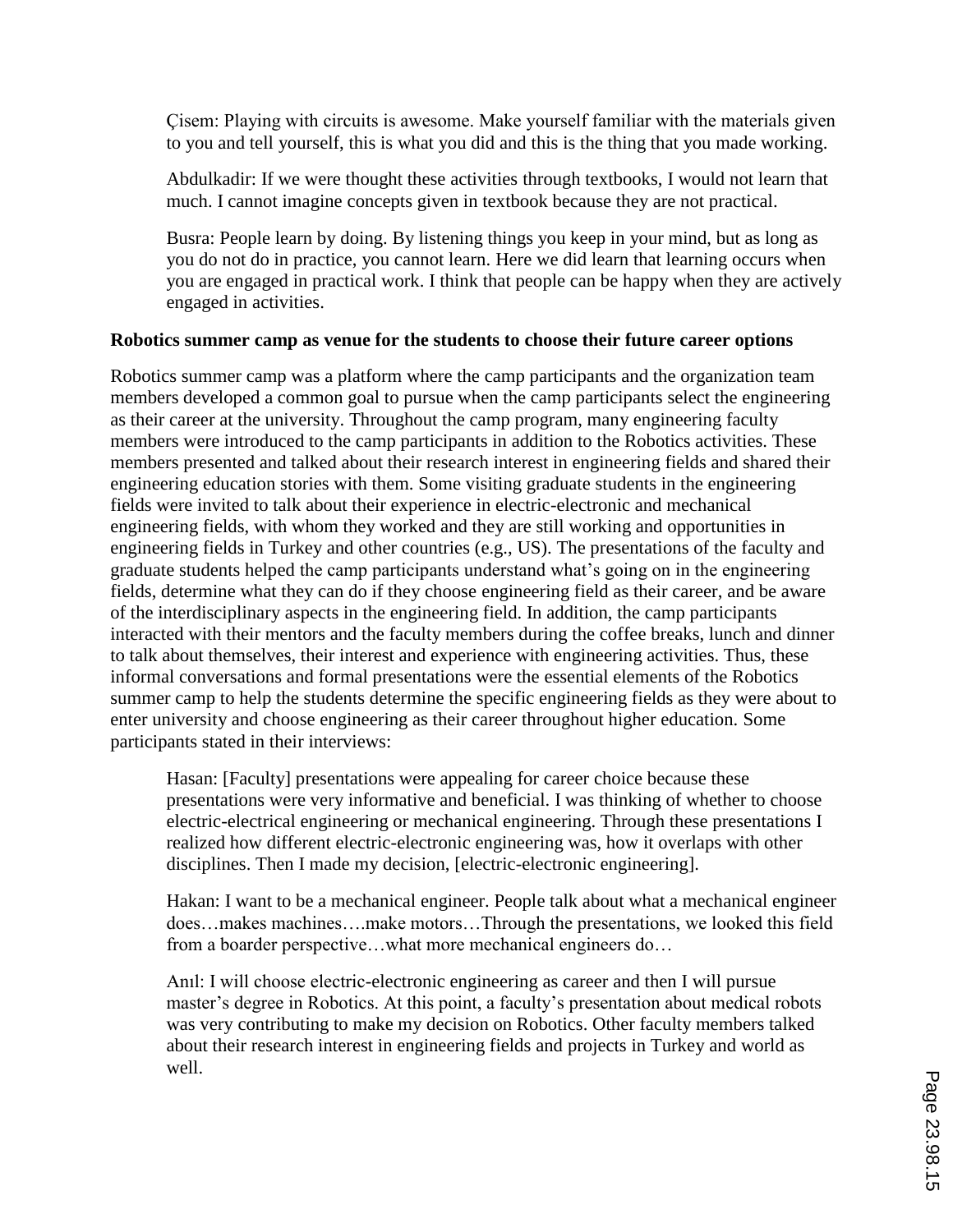Kaan: I talked to a faculty here about making double major [mechanical and electricelectronic engineering] in the future. I like mechanical engineering, but you also need electric-electronic knowledge. Mechanical engineering is my interest area, in other words, I like producing, and I like designing, additional electric-electronic knowledge should be learned. Therefore, I want both [mechanical and electric-electronic engineering].

Husrev: Presentations are very informative to understand the borders of engineering fields. However, I was already interested in engineering. What I have seen here allowed me to conceptualize what engineering really is. What have been done and searched in engineering fields was very informative for me. This encouraged me to choose this field certainly.

Abdulkadir: Apparently, I am the one who wants to become an electric-electronic engineer from the beginning. The presentations made in the camp program were very encouraging. I used to know electric-electronic engineering with electric circuits and schemas. However, we can see this engineering field in biology, medicine. These presentations enhanced my understanding of engineering.

## **Conclusion**

This study indicates that the Robotics summer camp was critical for the high school students to learn about the Robotics and exchange their knowledge, experience, and competence to develop, test, and re-design a robot. This opportunity allowed them to work in collaboration. They learned from each other in their design activities. The experiences students received in the robotics summer camp were a means to conceptualize the real engineering work and how the engineers work in their positions. In addition, they realized that the nature of engineering work contains problems and solutions to generate and use. The camp also served as a platform for the students, who are about to enter the university, to determine their career choices in the engineering fields.

The Robotics summer camp was competition-centered in theory, but in practice it was not. We think that competition itself was a tool that provided the participants with excitement. The competitive atmosphere did not stop the paired students to ask questions to each other. Working in pairs or in collaboration with mentors and other groups were a means that allowed them to feel part of a group as whole and contributed to a feeling of collaborative learning**.**

## **Bibliography**

- 1. Department of Education. (2010). ESEA blueprint for reform: The reauthorization of the elementary and secondary education act. Washington, DC: Author. Retrieved from http://www2.ed.gov/policy/elsec/leg/blueprint/blueprint.pdf
- 2. National Science Board. (2010). Preparing the next generation of STEM innovators: Identifying and developing our nation's human capital. Arlington, VA: The National Science Foundation.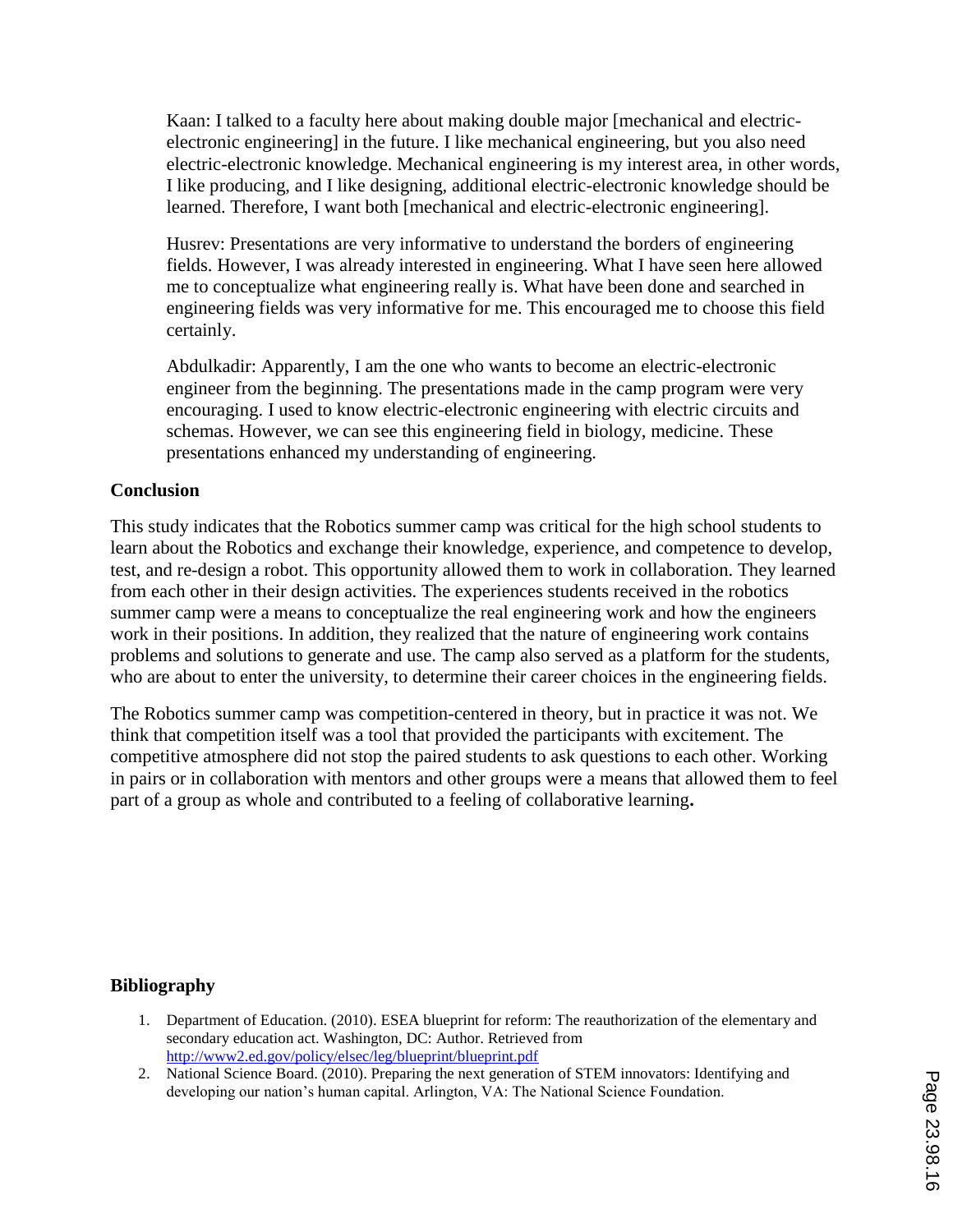- 3. President's Council of Advisors on Science and Technology. (2010). Prepare and inspire: K-11 education in science, technology, engineering, and math (STEM) for America's future. Retrieved from http://www.whitehouse.gov/sites/default/files/microsites/ostp/pcast-stemed-report.pdf
- 4. Commission of the European Communities. (2008). Report of the commission of the European communities on progress towards the Lisbon objectives in education and training. Retrieved from http://ec.europa.eu/education/lifelong-learning-policy/doc/report08/report\_en.pdf
- 5. Commission of the European Communities. (2010). Report of the commission of the European communities on Lisbon strategy evaluation. Retrieved from http://ec.europa.eu/archives/growthandjobs\_2009/pdf/lisbon\_strategy\_evaluation\_en.pdf
- 6. Ewers, T.G. (2010). Idaho robotics opportunities for K-11 students: A K-11 pipeline activities promoting careers in science, engineering and technology. 48(1). http://www.joe.org/joe/2010february/iw2.php
- 7. Cavas, B., Cakiroglu, J., Ertepinar, H., & Cavas, P. (2010).Explaining some factors on Career Choices in Teaching Science, Technology and Mathematics. 3rd World Conference on Science and Technology Education, Proceedings of 3rd ICASE World Conference, 37-39, Tartu, Estonia.
- 8. Cunningham, C.M, Knight, M.T., Carlsen, W.S, & Kelly, G. (2007). Integrating engineering in middle and high school classrooms. International Journal of Engineering Education, 23(1), 3–8.
- 9. Wendell, K., Connoly, K., Wright, C., Jarvin, L., Rogers, C., Barnett, M., & Marulcu, I. (2010, October).Incorporating engineering design into elementary school science curricula. Paper presented at the Annual Meeting of American Society for Engineering Education. Singapore.
- 10. Gallego, M. A., & Finkelstein, N. D. (2005). When the classroom isn't in school: The construction of scientific knowledge in an after-school setting. In R.Y. Yerrick, & W-M. Roth (Eds.), *Establishing scientific classroom discourse communities: Multiple voices of teaching and learning research* (pp.293-313). Mahwah; NJ: Erlbaum.
- 11. Sullivan, F. R. (2008). Robotics and science literacy: Thinking skills, science process skills and systems understanding. *Journal of Research in Science Teaching*, *45,*373-394.
- 12. Bruder, S., & Wedeward (2003, September). An outreach program to integrate Robotics into secondary education. IEEE Robotics & Automation Magazine, pp. 25-29.
- 13. Kolberg, E., & Orlev, N. (2001). Robotics learning as a tool for integrating science technology curriculum in K-12 schools. 31th Annual Frontiers in Education Conference. Impact on Engineering and Science Education Conference Proceedings, Reno, NV, USA.
- 14. OECD (2005). Review of educational policies for education: Turkey. Paris: OECD:
- 15. OECD (2007). Reviews of national policies for education—Basic education in Turkey. Paris: OECD.
- 16. Ayas, A. (2012). An examination of Turkish science curricula from a historical perspective with an emphasis on learning outcomes. In S. Bernholt, K. Neumann, & P. Nentwig (Eds.), Making it tangible: Learning outcomes in science education, pp. 399-424, Waxmann. Münster.
- 17. OSYM (2009). 2012 OSYS yerlestirme sonuçlarına ilişkin sayısal bilgiler. Retrieved from http://dokuman.osym.gov.tr/pdfdokuman/2012/OSYS/Yerlestirme/2012YerlestirmeSayisalBilgileri.pdf
- 18. Cavas, B., Kesercioglu, T., Holbrook, J., Rannikmae, M., Ozdogru, E., & Gokler, F. (2012, April). The effects of Robotics club on the students' performance on science process and scientific creativity skills and perceptions on robots, human and society. Proceedings of 3rd International Workshop Teaching Robotics, Teaching with Robotics Integrating Robotics in school Curriculum Riva del Garda (Trento, Italy), pp. 40- 50.
- 19. Chambers, J. M., Carbonaro, M., Murray, H. (2008). Developing conceptual understanding of mechanical advantage through the use of Lego robotic technology. Australasian Journal of Educational Technology, 24(4), 387-401.
- 20. Chambers, J.M., Carbonaro, M. (2003). Designing, developing, and implementing a course on Lego robotics for technology teacher education. Journal of Technology and Teacher Education, 11, 209–241.
- 21. Wagner, S.P. (1998). Robotics and children: Science achievement and problem solving. Journal of Computing in Childhood Education, 9, 149–165.
- 22. Weinberg, J.B., White, W.W., Karacal, C., Engel, G., & Hu, A.P. (2005). Multidisciplinary teamwork in a robotics course. *ACMSIGCSE Bulletin*, 37, 446–450.
- 23. Weinberg, J. B. & Yu, X. (2003, June). Robotics in education: Low-cost platforms for teaching integrated systems. IEEE Robotics & Automation Magazine. 10(2), 4-6.
- 24. Papert, S. & Harel, I. (1991). Situating constructionism: Constructionism. Ablex Publishing Corporation.